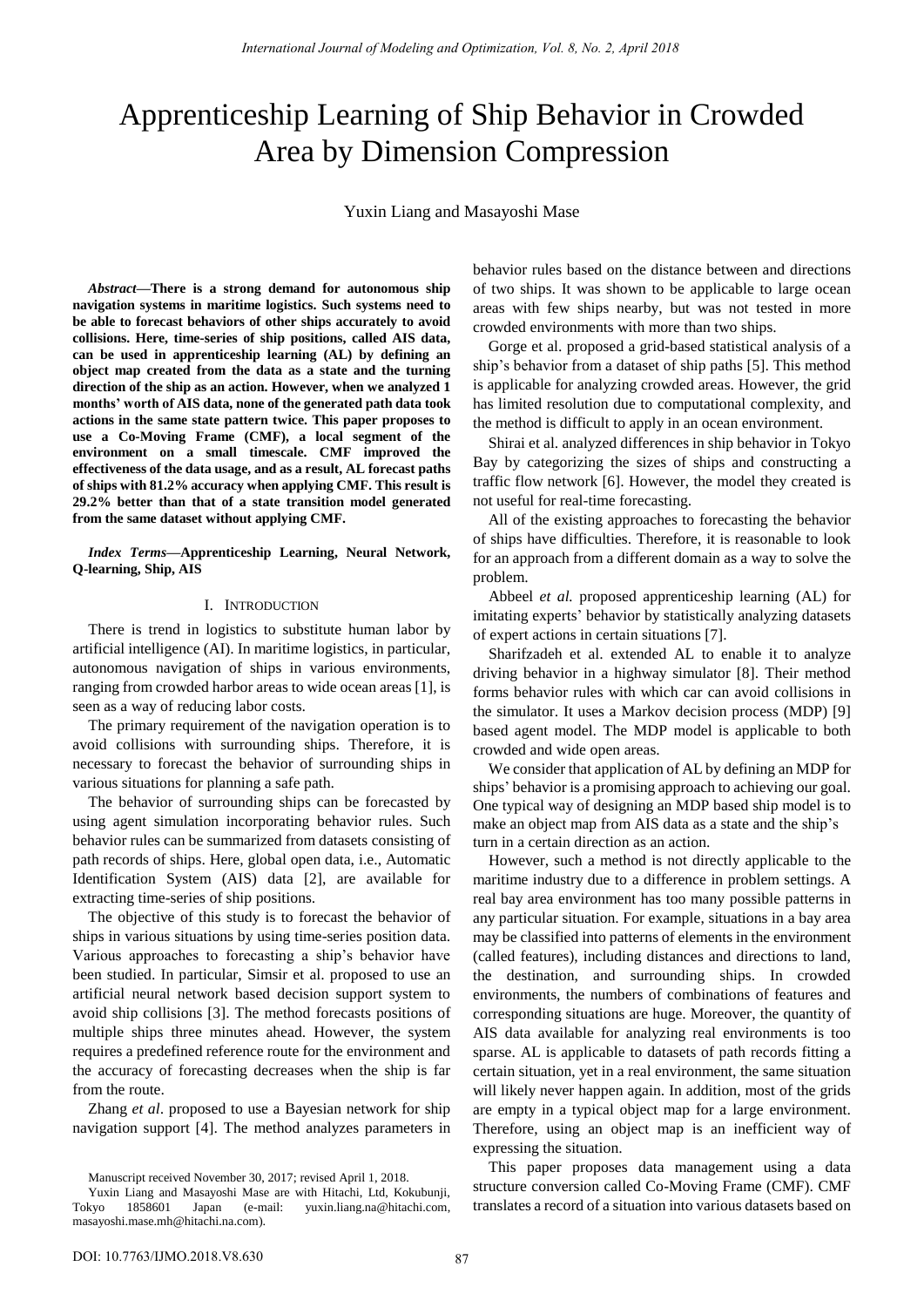a partially observed situation from the viewpoint of the pilot or navigator of the ship. CMF conducts a local segmentation of the environment. By applying CMF, situational data can be converted into distances and directions to other features, such as surrounding ships, land, and the destination. By converting data into relative distances, the number of feature patterns can be limited. Thereby, CMF resolves the sparseness problem of the AIS data.

The contributions of this study are summarized as follows.

- A ship behavior model based on a Markov decision process was developed that is able to forecast paths of ships.
- A data management methodology was devised to solve the data sparseness problem of AIS data.
- An effective dataset for training the MDP agent model was created by apprenticeship learning.

#### II. PREREQUISITES

MDP is used for defining the ship behavior model. AL and a Deep Q Network (DQN) [10] are used for the behavior analysis. Following is the terminology of this research.

## *A. Markov Decision Process*

In MDP, an agent takes an action: *a* for maximizing an accumulative reward: *r* in certain states: *s* . The action of the agent is decided on the basis of a policy:  $\pi(a | s)$  at each time step: *t* . Agents transit their state in accordance with a state transition probability:  $P(s' | s, a)$ . By their actions, agents obtain a reward based on a reward function:  $R(s, a)$ .

# *B. Apprenticeship Learning*

AL estimates the optimum policy  $\pi(a|s)$  from the state transition paths (namely episodes) of experts' actions by fitting  $\pi(a | s)$ . When a large number of states are available for the problem, each state is mapped into a lower dimension vector, called a feature vector  $\varphi(s)$ .  $\varphi(s)$  represents environmental conditions that may be components of the reward function. The estimated optimized reward function  $R(s)$  weights the feature vector  $\varphi(s)$  in accordance with the following equation, where ω represents a vector of weights for the feature values.

$$
R(s) = \omega \cdot \varphi(s) \tag{1}
$$

AL uses the feature expectation value  $\mu$  to represent the accumulative feature value  $\varphi(s)$  of an episode in the learning process. It minimizes the gap between the expectation value from the expert's demonstration ( $\mu_E$ ) and the expectation value from the estimated reward function ( $\mu_{(\pi)}$ ). These expectation values are calculated as follows.

$$
\mu_E = \frac{1}{m} \sum_{i=1}^m \sum_{t=0}^\infty \gamma^t \varphi(s_t^{(i)})
$$
\n(2)

$$
\mu_{(\pi)} = E[\Sigma_{t=0}^{\infty} \gamma^t \varphi(s_t) | \pi]
$$
\n(3)

$$
\left\| \mu_{(\pi)} - \mu_E \right\|_2 \le \varepsilon \tag{4}
$$



Fig. 1. Traditional sort of environment mapping.

### *C. Reinforcement Learning and Deep Q Network*

Reinforcement learning (RL) is a method to maximize the expectation value of cumulative  $R(s, a)$  (called  $Q(s, a)$ ) by estimating the optimum policy  $\pi(a|s)$  from an episode, or the series of records which represent states and actions of the agent. The DQN estimates the result of RL by using a neural network. The input of the network is a feature vector  $\varphi(s)$  of the environment, and the output is a  $Q(s, a)$  value for each available action. Due to its high accuracy and low computational complexity, DQN is widely used for solving problems in environments with many states.

## III. PROGRAM SETTING

We used AL for analyzing the behavior of ships in the waters of Tokyo Bay, Japan. We used an AIS dataset [11] collected from September 1st to September 30th, 2015 in sea areas between 139° 37' 4" - 140° 06' 0" East Longitude, and between 35° 20' 31" - 35° 32' 42" North Latitude (we call the region Area A). Area A is notorious for frequent collisions of ships [12]. To get to Area A from outside of the bay, all ships must go through the Uraga Channel [13], where ships are obliged to sail in formation. When ships arrive at Area A after passing through the channel, they are no longer obliged to form a line and can move freely towards their destination. The steering of ships in Area A becomes complicated because each ship must now avoid collision with other ships in the crowded environment. Because of the danger posed, local governments have demanded a means of forecasting the behaviors of ships in Area A.

Fig. 1 shows an image of the conventional MDP by mapping an environment onto a grid. Each shaded square in the figure represents a grid of the map. Each grid has a unique index and feature information. As shown in the Data Structure row in Fig. 1, the feature information can be either "None" or any defined feature. In this map, a state is a pattern of values stored in the grids, and an action is the transition through the grids of the ship being analyzed. This sort of map is widely used for behavior analysis of mobility because of its ease in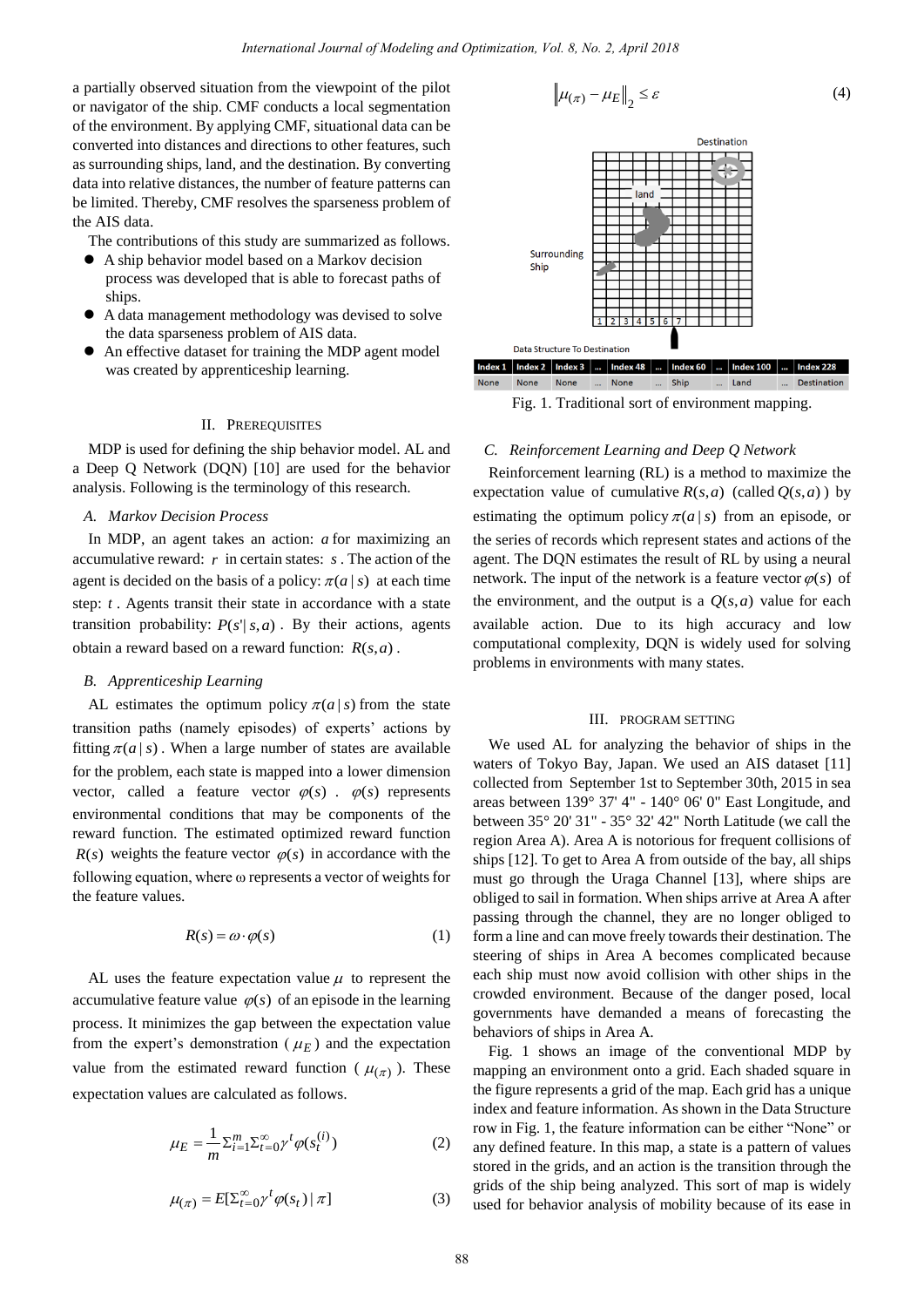defining a model when something is able to move freely [14].

However, such a map is not effective for analyzing the behavior of ships moving in a large space. The key concept of AL is matching paths generated from the MDP with actual patterns observed in certain situations. If AL conducts path matching with an observation pattern summarized from only a few records of actual paths that ships took, the agent might learn from exceptional actions rather than common ones in that situation. Therefore, it is important to obtain a path dataset that contains multiple action records in the same state pattern for AL. When we analyzed AIS data, as discussed in Section 7, none of the generated path data took actions in the same state pattern twice. This was due to sparseness of data resulting from the huge number of possible combinations in the situation patterns.

By denoting the category of features as M and the number of grids for analysis as N, the total number of combinations of patterns in the environment can be expressed as

$$
Total\_Available\_Pattern = (M + 1)^{N}
$$
 (5)

When applying AL to ship's behavior analysis in Tokyo Bay Japan, we set  $M = 3$  and  $N = 3.9 * 10^6$  (the calculation is in the Appendix). The equation shows that the combinations of patterns highly depends on N. The total number of available state patterns is quite large. Therefore, the chances of collecting path data on the same situation again are quite small. Therefore, the data sparseness problem appears when AL is used to analyze AIS data in Area A.

#### IV. MDP-BASED SHIP MODEL

We solve the data sparseness problem by converting the data and defining an MDP based ship model in relative terms.

In particular, we propose a relative data format. As shown in the Data Structure row of Fig. 1, when analyzing a large environment with a few features, most of the grids in the map have the feature of "None". Since the information "None" is not so valuable in the analysis, we can compress the information into a simpler form by converting the features into relative distances and directions. Accordingly, the total number of available patterns becomes

$$
Total\_Available\_Pattern = \prod_{i=0}^{M} Y^X
$$
 (6)

Here, X represents the categories of feature values and Y represents the types of value for each feature value. X and Y can be defined arbitrarily for the sake of balancing accuracy and computing complexity. Therefore, the total number of available patterns can be controlled regardless of the situation. This approach can alleviate the data sparseness problem. We call this data structure conversion Co-Moving Frame (CMF).

Fig. 2 shows the flow of AIS data in the behavior analysis applying CMF. A traditional environment map data is converted into CMF data. To generate the traditional environment map, data cleansing and data management are applied to the AIS data. The data cleansing part removes defective data. The data management part generates path data by chronologically aligning the position data. After that, the environment dataset and path dataset are generated. The environment dataset contains information on features in the format of a grid map while the path dataset contains the grid transitions in the paths of ships. We use these datasets to generate the relative environment and action datasets of CMF.



Fig. 2. Data flow for analyzing ship's behavior with CMF.



Fig. 3. Image of process of applying CMF to ship's environment.

In CMF, a state is defined as relative distances to features and an action is defined as a change in the status of motion of an agent, including rotations in heading.

Fig. 3 shows an image of the process to apply concept of CMF into a ship's driving navigation environment. In Step 1 of the process, a local extraction of environment is extracted from the entire environment. In Step 2, local extraction is conducted by converting environmental information into relative distances and directions as CMF data format. By applying CMF, data structures for reflect different situations can be communized. Therefore, the extracted CMF can be used for statistically analyzing the behaviors of ships.

# V. DEFINITION OF CMF FOR AIS DATA

#### *A. Data Cleansing and Data Management*

The Automatic Identification System (AIS) [2] is a system for informing ships of their conditions by using electrical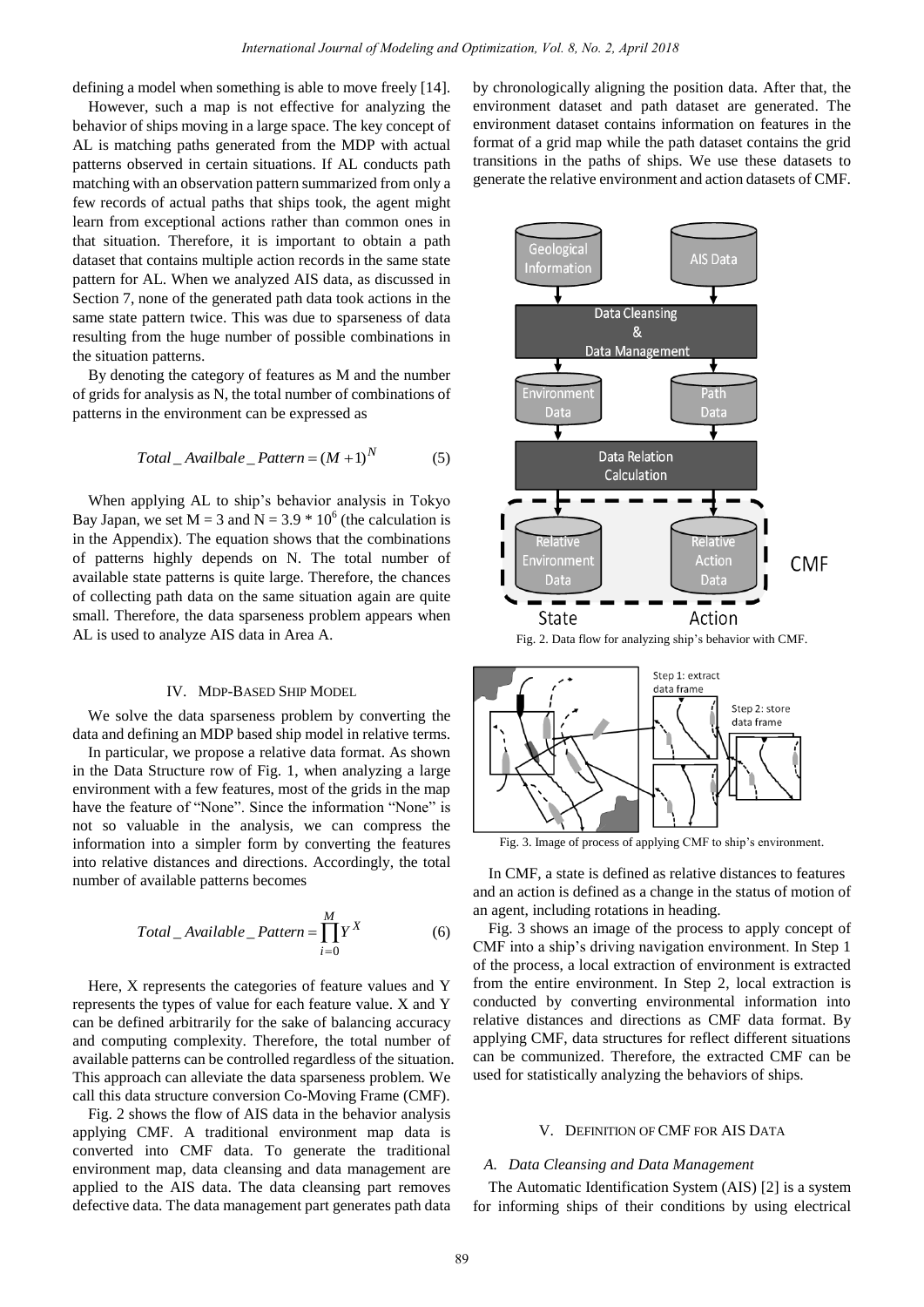signals. AIS data consist of records of decoded AIS signals picked up by the receiver. The data includes the following data fields:

- 1) Date and time when the information was sent
- 2) Position of ship
- 3) Direction of ship
- 4) Velocity of ship
- 5) Destination of ship
- 6) Maritime Mobile Service Identity (MMSI)

MMSI is the identification number of the AIS transmitter. The information is transmitted as electrical signals; occasionally some data are lost in a crowded area due to signal interference [15]. In addition, the destination information of AIS data typically contains many errors because it is inputted manually [16]. Thus, AIS data needs to be cleaned up before it is analyzed.

--------------------------------------------------------------------------- Algorithm 1 Data cleansing & Data management in AIS Data ---------------------------------------------------------------------------

Inputs: AIS dataset S\_AIS, Geological Information S\_GEO Outputs: Environment Dataset S\_env, Path Dataset S\_path

- 1: For each records in S\_AIS:
- 2: Sort the records by date and MMSI and index them.
- 3: Generate an episode from the records, store it as S\_path.
- 4: For each records in S\_path:
- 5: Expand date expression into YY:MM:DD:h:m:s.
- 6: Make a grid environment by referring to Geohex
- 7: Amend the destination information in AIS data based on the actual port that ship arrived at in the future records.
- 8: Restore lost or missing data by interpolation.
- 9: Use a Kalman filter to reduce the amount of noise in the ship position data.
- 10: Amend the velocity information in accordance with the change in the ship's position during the episode.
- 11: Append information on the future position
- 12: Refresh the values in S\_path.
- 13: Store records of ships' positions and geographical properties of the grid in S\_env.
- 14: Export S env and S path datasets.

-------------------------------------------------------------------------- Fig. 4. Data cleansing and data management algorithm.

Fig. 4 shows the data cleansing and data management process. The input includes AIS datasets S\_AIS and a geographic information dataset S\_GEO. The output of the algorithm is the environment dataset S\_env and path dataset S path. Steps 1 through 3 apply the data management process to S\_AIS in order to generate S\_path. Steps 2 through 13 apply data cleansing to S\_path to update S\_path and generate S env simultaneously. These steps are explained in more detail as follows. In Step 2 and Step 3, the algorithm stores the position data of AIS into a path record of a ship until the ship arrives at certain port or the record of AIS data is not available. In Step 6, the algorithm uses Geohex [17] to index the environment into grids. A Geohex is a grid of hexagons with identical geocodes. In particular, we used a level 11 Geohex (nearly 14 meters between the centers of the grids) in the evaluations described later. In Steps 7 through 11, the algorithm fixes the defective data. In particular, in Step 7, the algorithm amends the destination information of the AIS data

according to the name of the port the ship actually arrived at. In Step 8, the algorithm compensates for lost AIS data. In Steps 9 and 10, the algorithm recalculates the velocity and direction of the ship based on the actual position transition in the record. In Step 11, the algorithm appends information on the future position of the ship. In Steps 7 through 11, the algorithm fixes the defective data. In particular, in Step 7, the algorithm amends the destination information of the AIS data according to the name of the port the ship actually arrived at. In Step 8, the algorithm compensates for lost AIS data. In Steps 9 and 10, the algorithm recalculates the velocity and direction of the ship based on the actual position transition in the record. In Step 11, the algorithm appends information on the future position of the ship.

## *B. Parameters of CMF*

For learning behaviors effectively, the actions that the ship can take should be limited into several discrete options.











Analyzed Ship in Second Last Time Step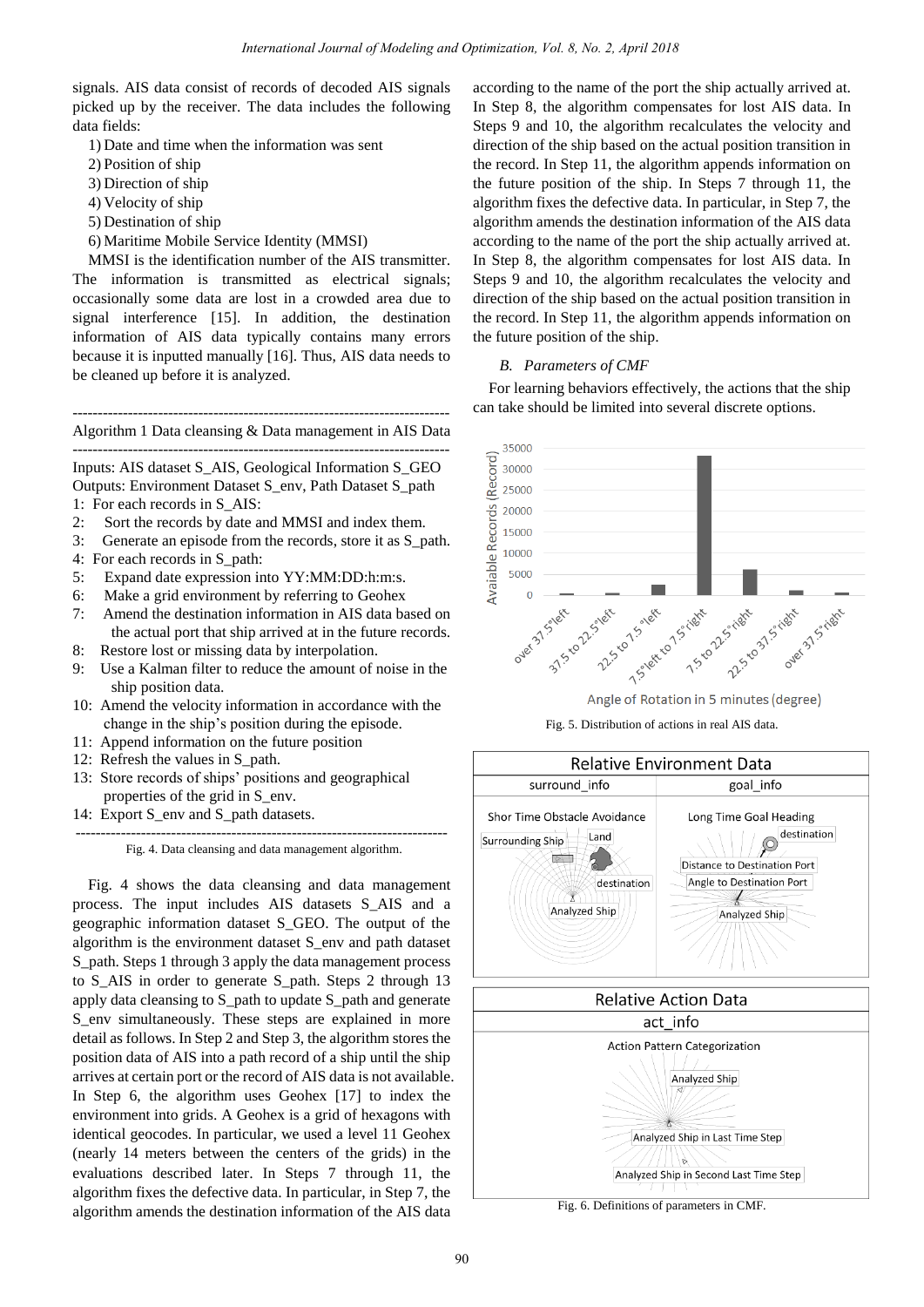

Fig. 7. Data structure of CMF in ship behavior analysis.

Therefore, we set specific parameters for MDP based on the results of the analysis of the AIS dataset.

Fig. 5 shows the distribution of ship behaviors when a ship sails for 5 minutes in Area A, as obtained from our statistical analysis of the cleansed AIS episode data. In 5 minutes, the maximum angle change that a ship can perform is limited to around 45°. The angle disperses when the ship sails for 10 minutes. Therefore, we decided to set the episode length to be 30 minutes and extracted records for 5 minutes from each episode to analyze CMF (we call it a data frame).

Fig. 6 shows how parameters in CMF are defined. We assume that the ship is piloted with considering two factors. One is to avoid obstacles, another is to arrive at the goal.

Therefore, for the data field of the ship's behavior, we defined two main categories of relative environment data: partially observable sections for obstacle avoidance (we call it surround info) and the destination port (we call it goal info). The relative action is calculated from the change in heading of the analyzed ship in 5 minutes (we call it act\_info).

For convenience of analyzing in angle space, we define an angle index for categorizing the relative angles in the relative environment data, and an action index for relative action data. We define  $\theta$  as the relative angle with respect to the heading of the analyzed ship in the clockwise direction (e.g.,  $\theta = 5^{\circ}$ means  $5^{\circ}$  right,  $\theta = -5^{\circ}$  means  $5^{\circ}$  left). For the angle index, each angle index subtends an angle of 10 degrees. (e.g., [Index 0: -5° <  $\theta$  < 5°, Index -1: -15° <  $\theta$  < -5°, index 1: 5° <  $\theta$ < 15°, etc...]) For the action index, each action index subtends an angle of 15 degrees. (e.g., [Index 0:  $-7.5^{\circ} < \theta < 7.5^{\circ}$ ] Index  $-1: -22.5^{\circ} < \theta < -7.5^{\circ}$ , etc...]).

Fig. 7 shows the data structure of CMF. The data structure of surround\_info, goal\_info and act\_info is explained below. ● Surround\_info

For analyzing surround info, the observation of the surrounding environment is set to the nearest feature elements in the observable range. Observable angle range is defined as  $-45^{\circ} < \theta < 45^{\circ}$ . (The index varies from -5 to 5) and is separated into observable sections by the angle index.

The observable distance range is limited to 10 [km] from the analyzed ship. We assign [sea], [land], [ship] and [destination port] as types of features. If [land], [ship] and [destination port] are not in the observable distance range of an observable section, the feature type of the observable section is set as [sea]. The quantified feature is expressed as a one hot vector. The distance to the features is quantified using a distance conversion function, as follows.

$$
Feature\_Dist =
$$
  

$$
math.floor((- \frac{Dist}{10000}) * 100)
$$
 (7) (7)

The distance to the features is quantified for each observable section. If the observed feature type is [sea], value is set to 0.

## Goal\_info

The goal info is calculated for range of  $-180 < \theta < 180^\circ$ , separated by the angle index over an observable range of 60 kilometers. Goal\_info calculates the angle gap and distance between the analyzed ship and its destination. The angle gap is the angle between the direction of the analyzed ship's heading and the destination and it is quantified by a one-hot vector of angle indexes. If the distance to the destination exceeds the maximum range: 60 kilometers, the feature value is set to 0. The distance to the destination is

--------------------------------------------------------------------------- Algorithm 2 Making CMF from cleansed AIS dataset --------------------------------------------------------------------------- Input: Environment Datasets S\_env, Path Datasets S\_path Output: Relative Environment Dataset S\_relative\_env, Relative Action Dataset S\_relative\_action function CMF: 1: for Episode Data in S\_path: 2: dataFrameList =

extractDataFrame(S\_path, dataFrameLength)

- 3: for each dataFrame for dataFrameList:
- 4: Position\_ship = getPosition(dataFrame)
- 5: Destination\_ship = getDestination(dataFrame)
- 6: goal\_info = goal\_calc(Position\_ship, Destination\_ship)
- 7: for each environmentElements in S\_env:
- 8: Position elements, Type elements  $=$ getInfo(environmentElements)
- 9: Distance = calculate distance(Position ship, Position\_elements)
- 10: Surround\_dict[Type\_elements].append (get\_Surround\_Info(Distane, Type\_elements))
- 11: surround\_info = getMinimumfeatures(Surround\_dict)
- 12: Feature value =  $[goal\ info, surround\ info]$
- 13: S relative env.append(Feature value)
- 14: Position\_future = getFutureCoord(dataFrame)
- 15: action info = getActionInfo(Position ship, Position\_future)
- 16: S relative action.append(action info)
- 17: return S\_relative\_env, S\_relative\_action

# --------------------------------------------------------------------------- **Fig. 8 AIS data relation calculation algorithm**

$$
Feature\_Dist =
$$
  

$$
math, floor((1 - \frac{Dist}{60000}) * 100)
$$
 (8)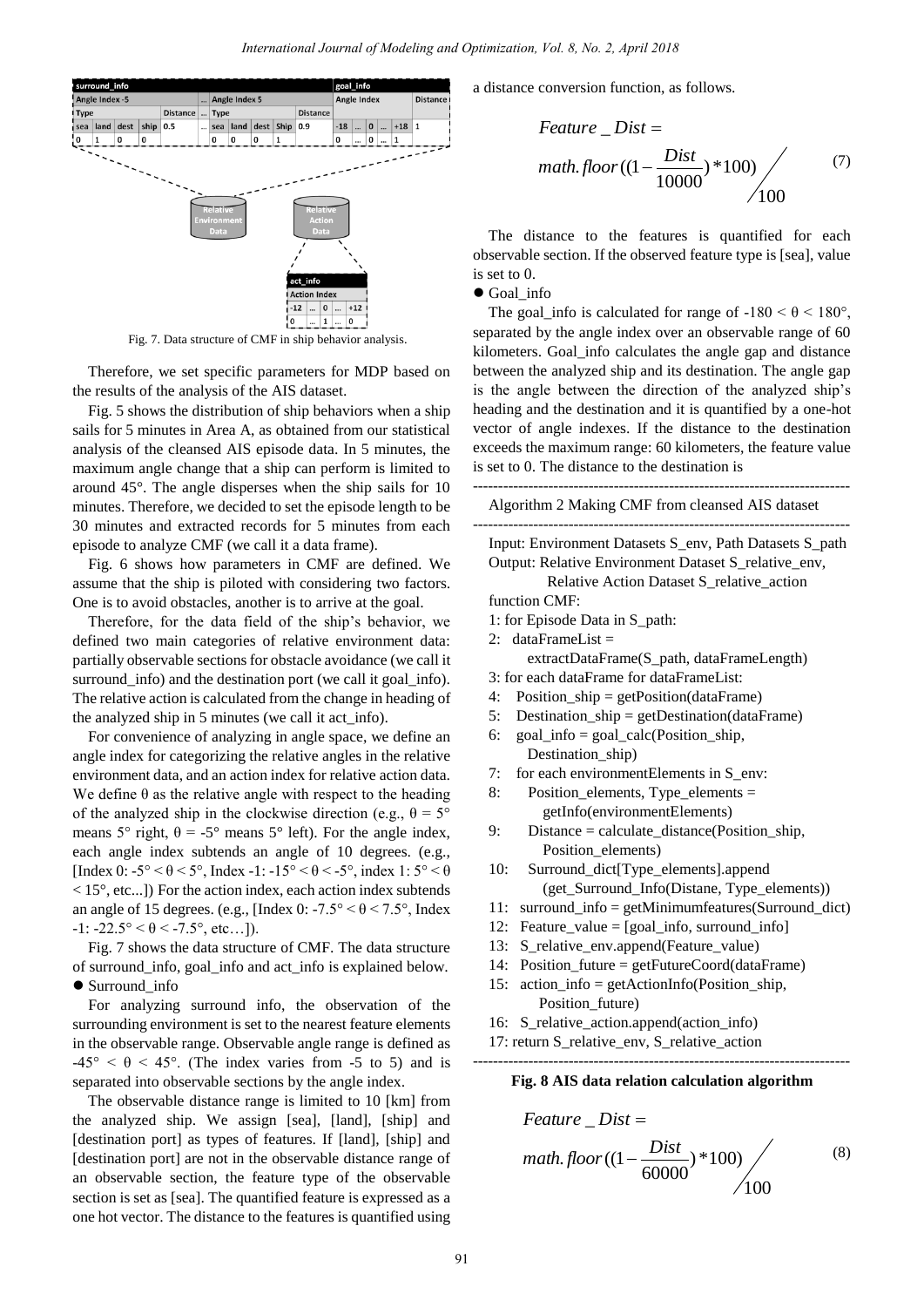## $\bullet$  Act info

The act\_info is calculated for a range of  $-180 < \theta < 180^{\circ}$ , separated by the action index. The action direction of the analyzed ship at  $t = 0$  minute is calculated from the position of the analyzed ship at  $t = 5$  minutes. Here, we assume that there is a change in action (e.g., turn  $15^{\circ}$  right, do not turn, etc...) for the analyzed ship at  $t = 0$  and simulate its expected position. By comparing the expected position with the observed one, we categorize the action taken by the analyzed ship at  $t = 0$  on the basis of the action index.

#### *C. Data Conversion*

Fig. 8 lists the algorithm to make CMF data from the output of Algorithm 1. This algorithm takes as input the environment datasets S env and path datasets S path. It outputs the relative environment dataset S\_relative\_env and relative action dataset S\_relative\_action. The CMF data is created from consecutive records, i.e., data frames. In Step 1 and Step 2, the data in the path database is converted into data frames. In Steps 3 through 16, data is extracted from data frames instead of episodes. In Steps 4 through 6, the relative angle and relative distance to the destination port is calculated as goal\_info. In Steps 7 through 9, the relative angle and relative distance to features around the analyzed ship are calculated and stored in a temporal dictionary, called Surround\_dict. The type and distance to the closest features in the partial observation range for the analyzed ship is extracted from Surround\_dict in Step 11. In Step 12 and Step 13, goal\_info and surround\_info are integrated and stored in a list. In Steps 14 through 16, action info is calculated from the change in the angle of the ship's heading. In this algorithm, data cleansing is applied to the data frame instead of to the episode data in the S\_path itself. By using data frames, the actions of the analyzed ship can be efficiently categorized into a limited number of options and thereby the quantity of data that can be dealt with is enlarged. Also, by simply using the information of the nearest features in observable sections, the number of state patterns in MDP is limited. Therefore, the effectiveness of the data analysis is increased.

## VI. EVALUATION

We applied CMF to a dataset of AIS data in Area A. We forecast the behaviors of ships by forecasting the way of the ship ([turn left, keep straight, turn right]) and exact angle of the way by using the action index ([Action Index -3 , Action Index -2, ... Action Index 3]).

We developed a DQN to forecast behaviors of ships. The neural network takes surround\_info as input and goal\_info in CMF as feature values  $\varphi(s)$  of the environment and outputs the estimated Q(s,a) value for each action option regularized in the range of 0 to 1 by using the softmax function. The dimension of the output layer is 3 nodes for the way forecasting problem and 7 nodes for the angle forecasting problem. action\_info in CMF is used as an answer in the training of the angle forecasting problem. For the way forecasting problem, an action index of -3 to -1 is categorized as [turn left], and an action index of 1 to 3 is categorized as [turn right]. There are four hidden layers in the DQN. All of the nodes in the hidden layers are fully connected. The

dimensionalities of the hidden layers are 500, 250, 250, and 50, where the hidden layer with 500 nodes is connected to the input layer. Each activation function in the neural network is a Rectifier Linear Unit (ReLu), except that the first hidden layer uses a sigmoid function.

To examine the effect of CMF, we compared forecasting accuracy in our method with a state transition (ST) model developed from the dataset generated by applying only data cleansing and data management to the AIS dataset taken from Area A. The ST model applied a level 11 Geohex.

The system using our proposed method was 85% accurate on the way forecasting problem and 81.2% accurate on the angle forecasting problem. The system using the ST model had 52% accuracy. Thus, our method improved accuracy in angle forecasting by 29.2%.

# VII. DISCUSSION

This section discusses why CMF raises the accuracy of forecasting compared with traditional datasets.



Fig. 9. Data duplication distribution after applying CMF.

| <b>TABLE I: SUMMARY OF RESULTS</b> |             |                 |
|------------------------------------|-------------|-----------------|
| Database                           | Forecasting | Data Usage Rate |
|                                    | Accuracy    |                 |
| Without CMF                        | 52 [%]      | 27.9 [%]        |
| With CMF                           | 81.2 [%]    | 62.1 [%]        |

From the 7307679 records of AIS dataset gathered in 1 month at Area A, we collected 16222 episodes. In this data, 6849 out of 16222 episodes were not observed again within 1 month. In this data, episodes applicable for state transitionmodel are amounted to 4542 episodes. The data usage rate was only 27.9%. These episodes do not have the same situation patterns in them. Thus, the data is not suitable for AL.

By applying CMF, as a result of compressing the available state patterns, relative environment dataset contains similar situations for certain data. We got 150238 data frames from the episodes. 93324 of these data frames contain data in the same situation at least twice. Thus, 62.1% of the data could be used for the analysis. Because multiple actions were observable for the same situation, we can expect that applying CMF will improve the accuracy of AL. Fig. 9 shows the counts of duplicated data for the AIS data set after applying CMF. The X axis of the figure represents the number of times the data is observed in the situation and the y axis shows the patterns collected from the 1-month AIS dataset. For more than 10 situation patterns, we observed over 20 data frames in the same situation. For the most frequent situation, we got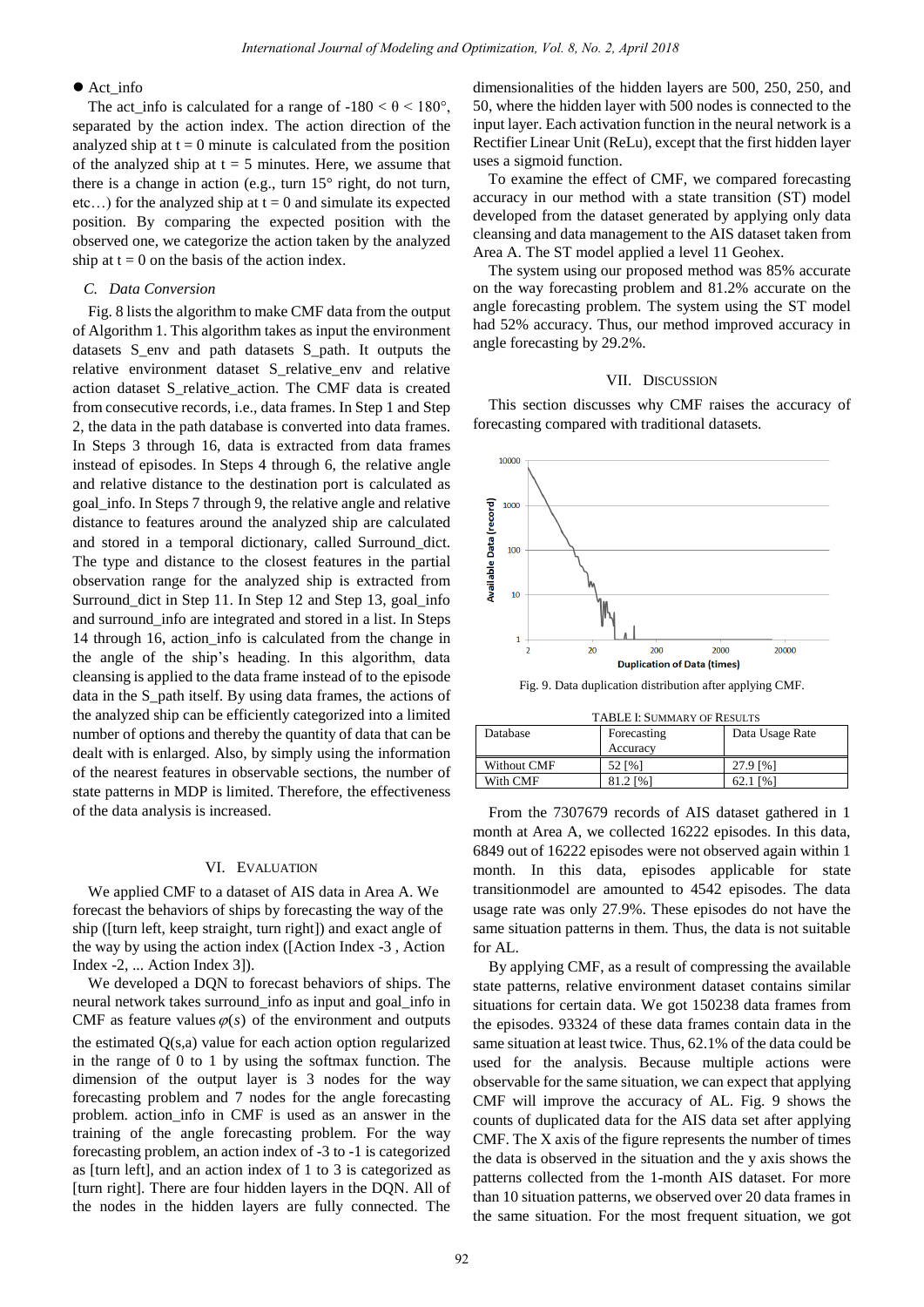12609 data frames.

To evaluate the accuracy of our system with alternative technology, we compared experiment results of our system with a system using human expert knowledge [18]. According to [18], the experimenter obtained peer-to-peer location information transmitted from ships nearby by Zigbee to forecast their way, and forecasted the ways of the surrounding ships with 80% accuracy. The accuracy of our system (85%) at forecasting the ways of the surrounding ships was superior to that of the human expert using local information from Zigbee. Thus, our method has the potential to support unmanned shipping in crowded bay areas by forecasting the paths of surrounding ships.

#### VIII. CONCLUSION

We proposed data management using a data structure conversion named Co-Moving Frame (CMF). Apprenticeship learning (AL) can use CMF to analyze the behaviors of ships as recorded in sparse AIS data because CMF solves data sparseness problem by compression. By applying AL, we successfully forecast paths of ships with 81.2% accuracy on a dataset to which CMF was applied. The forecast was 29.2% more accurate than a state transition model developed from the same dataset without applying CMF. Applying CMF increases data usage effectiveness from 27.9% to 62.1%, by increasing the quality of the data. These results indicate the possibility of creating a support system for unmanned shipping by forecasting the behavior of surrounding ships in crowded sea.

## APPENDIX. APPROXIMATE THE AMOUNT OF GRIDS IN AREA A

The distance between hexagonal grids at level N Geohex at a latitude of  $\theta$  is formulated as

$$
\frac{2570813.5190219423}{3^N}\cos(\theta)[m] \tag{9}
$$

By assuming  $N = 11$  and  $\theta = 35.4$  North, the distance is approximately 14 meters. This size is quite close to a typical width of the ship. Therefore, we decided to use level 11 Geohex for making grids for Tokyo Bay.

The distance of the sea region in Area A used in the evaluation can be calculated from Heubeny's equation, with the following result.

Width: 43707 meters at North bound 43817 meters at South bound Length: 22523 meters

The width varies because the shape of the Earth is elliptical. Because the Geohex grid is hexagonal and two sides of the grid are parallel to the Equator, the grid in a certain area can be calculated as follows.

$$
Width\_Expectation\_Value = \frac{Width}{HexDis \tan ce} * \frac{2}{3}
$$
 (10)

Length 
$$
\_
$$
 Expectation  $\_$  Value =  $\frac{Length}{HexDis \tan ce} * \frac{2}{\sqrt{3}}$  (11)

Assuming a Hex Distance of 14 meter, the expectation values of the width and lengths of grids inside Area A are as follows.

$$
Width\_Expectation\_Value = \frac{Width}{14} * \frac{2}{3} \approx 2083
$$
 (12)

Length<sub>-</sub> Expectation<sub>-</sub>Value = 
$$
\frac{Length}{14} * \frac{2}{\sqrt{3}} \approx 1858
$$
 (13)

The expected number of available grids in Area A is thus

$$
2083 * 1858 = 3870214 \approx 3.9 * 10^6 \tag{14}
$$

#### **REFERENCES**

[1] H. C. Burmeister, MUNIN The unmanned dry bulk carrier. [Online]. Available:

[http://www.unmanned-ship.org/munin/wp-content/uploads/2014/09/](http://www.unmanned-ship.org/munin/wp-content/uploads/2014/09/MUNIN-WS@SMM-140909-3-Introduction-to-MUNIN-HCB.pdf) [MUNIN-WS@SMM-140909-3-Introduction-to-MUNIN-HCB.pdf](http://www.unmanned-ship.org/munin/wp-content/uploads/2014/09/MUNIN-WS@SMM-140909-3-Introduction-to-MUNIN-HCB.pdf) 

- [1] International Maritime Organization, "Guidelines for the installation of a shipborne automatic identification system(AIS) ," *International Maritime Organization*, January 2003
- [2] U. Simsir, M. F. Amasyali, M. Bal, U. B. Celebi, and S Ertugrul, "Decision support system for collision avoidance of vessels," *Applied Soft Computing*, vol. 25, pp. 369-378, August 2014
- [3] R. Zhang and M. Furusho, "Constructing a decision-support system for safe ship-navigation using a bayesian network," *Digital Human Modeling: Applications in Health, Safety, Ergonomics and Risk Management DHM 2016,* Lecture Notes in Computer Science, vol. 9745, Springer
- [4] J. George, J. Crassidis, T. Singh, and A. M. Fosbury, "Anomaly detection using context-aided target tracking," *Journal of Advanced Information Fusion 2011*, vol. 6, pp. 39–56, June 2011
- [5] T. Shirai, N. Kubo, K. Inada, and H. Tamaru, "A basic study on prediction of ship status at Tokyo bay using traffic flow network," *The Journal of Japan Institute of Navigation*, vol. 135, 2016, pp. 108-114, December 2016.
- [6] P. Abbeel and Y. A. Ng, "Apprenticeship learning via inverse reinforcement learning," Paper presented at 21st International Conference on Machine Learning, Banff, Canada, 2004
- [7] S. Sharifzadeh, I. Chiotellis, R. Triebel, and D. Cremers, "Learning to drive using inverse reinforcement learning and deep Q-networks," *NIPS workshop on Deep Learning for Action and Interaction 2016*, Barcelona Spain, Neural Information Processing Systems Foundation, Inc., 2016
- [8] R. C. Anthony, "Exact and approximate algorithms for partially observable Markov decision processes," Ph.D. Dissertation. Brown University, 1998, Providence, RI, USA
- [9] V. Mnih, K. Kavukcuoglu, D. Silver, A. Graves, I. Antonoglou, D. Wierstra, and M. Riedmiller, "Playing atari with deep reinforcement learning," *NIPS Deep Learning Workshop 2013,* Nevada US, Neural Information Processing Systems Foundation, Inc., 2013
- [2] TST Corporation Retrieved November 16. (2017). [Online]. Available: <http://www.toyoshingo.co.jp/site/portal/en/index.html>
- [10] M. Minami and R. Shoji, "Collision hazard evaluation using AIS in Tokyo bay," *The Journal of Japan Institute of Navigation*, vol. 133 pp. 81-87, December 2015.
- [11] Review of Maritime Traffic Regulations for Tokyo Bay and Ise Bay, White Paper on Traffic Safety in Japan 2008, p. 31-33, 2008
- [12] K. M. Kitani, B. D. Ziebart, J. A. Bagnell, and M. Hebert, "Activity forecasting," Paper presented at 12th European conference on Computer Vision - Volume Part IV (ECCV'12), 2012
- [13] Revised Guidelines for Onboard Operational Use of Ship Automatic Identification Systems, 2016
- [14] A. Fluit, "AIS information quality report of static AIS messages: "AIS information quality report" region: HELCOM, farvandsvæsenet," Danish Maritime Safety Administration, 2011
- [15] Geohex. Retrieved November 16. (2017). [Online]. Available: <http://geohex.net/>
- [16] T. Yamaguchi and S. Kubota, "A collision prevention system for small crafts employing ZigBee sensor network," paper presented at IEICE